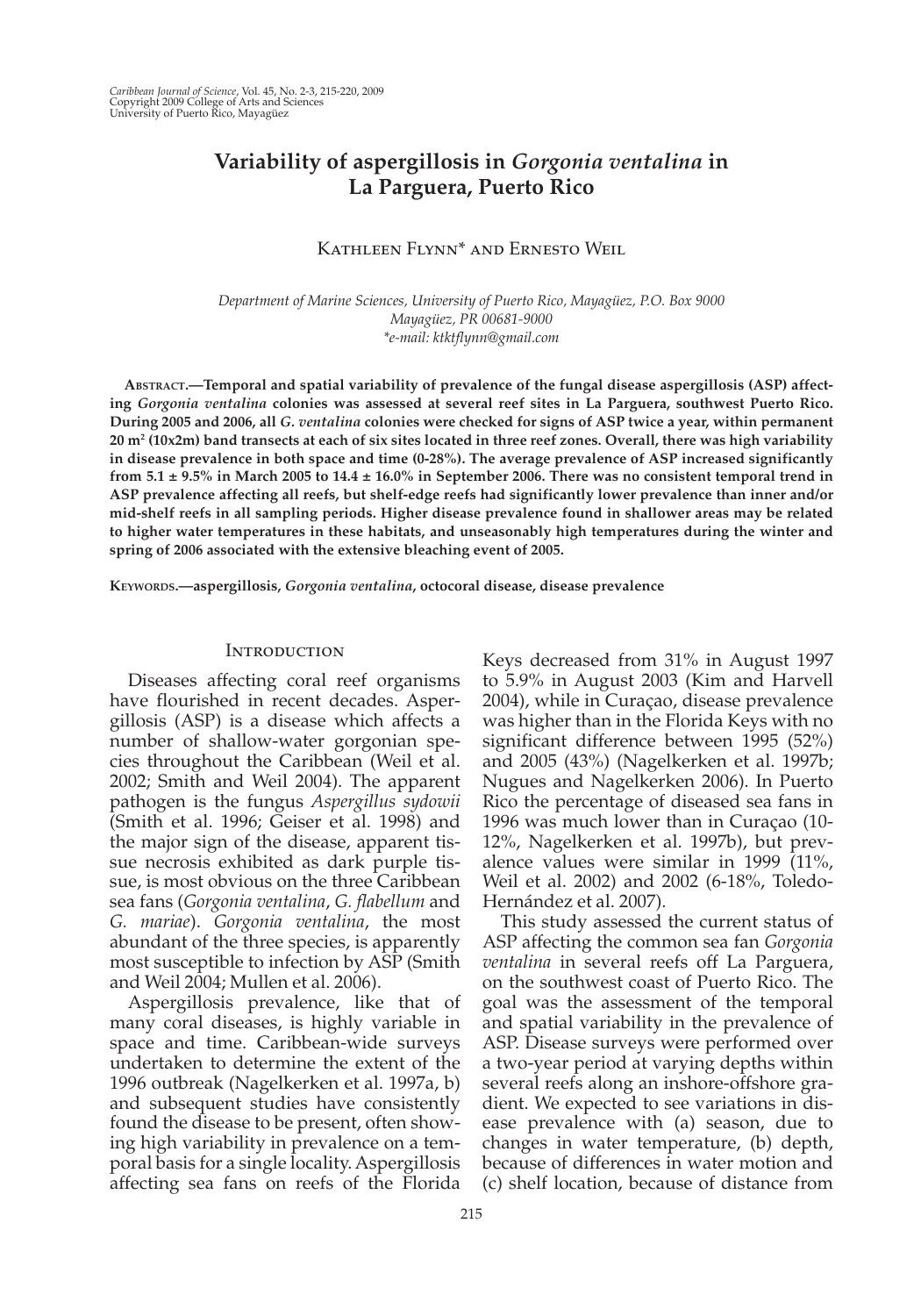the shore and related anthropogenic influences such as nutrient and sediment influx.

## **METHODS**

 Aspergillosis prevalence (% diseased colonies) affecting *Gorgonia ventalina* in La Parguera, on the southwest coast of Puerto Rico, was assessed at six reef sites in an inshore-offshore gradient. At each reef site,  $s$ ixteen (16)  $20m^2$  (10x2m) band transects (total = 96 transects) permanently marked with rebar, were surveyed to assess the spatial and temporal variability of ASP prevalence in the area (Table 1, Fig. 1). At each

of two inner-shelf (Enrique and Pelotas) and two mid-shelf (Media Luna and Turrumote) fringing reef sites, eight permanent transects were located in shallow habitats (<6 m) and eight in intermediate depth habitats (6-16 m). At the two shelf-edge reef sites (Weinberg and El Hoyo) all 16 transects were located in deeper habitats (18-23 m). All transects were surveyed during March, when sea temperatures were near their coolest, and during September, when temperatures were near their warmest in both 2005 and 2006. In March 2005, at least 30% of the 16 transects at each site were sampled

Table 1. Characteristics of the six reefs off La Parguera, Puerto Rico where this study was conducted.

| Reef       | Zone        | (N)       | Location<br>(W)    | Distance from<br>shore (km) | Depth<br>range $(m)$ | Slope   | Coral<br>cover | Octocoral<br>density |
|------------|-------------|-----------|--------------------|-----------------------------|----------------------|---------|----------------|----------------------|
| Enrique    | Inner-shelf | 17°56.658 | $67^{\circ}02.213$ | 1.5                         | $1-16$               | steep   | moderate       | moderate             |
| Pelotas    | Inner-shelf | 17°57.442 | $67^{\circ}04.176$ |                             | $1 - 16$             | steep   | low            | low                  |
| Media Luna | Mid-shelf   | 17°56.093 | $67^{\circ}02.931$ | 2                           | $3 - 20$             | steep   | moderate       | high                 |
| Turrumote  | Mid-shelf   | 17°56.097 | $67^{\circ}01.130$ | 2                           | $2 - 20$             | steep   | high           | low                  |
| Weinberg   | Shelf edge  | 17°53.429 | 66°59.320          | 6                           | $18 - 25$            | gradual | high           | moderate             |
| El Hoyo    | Shelf edge  | 17°52.559 | 67°02.619          | 8                           | $19 - 25$            | gradual | low            | low                  |



FIG. 1. Map of La Parguera, Puerto Rico with study sites.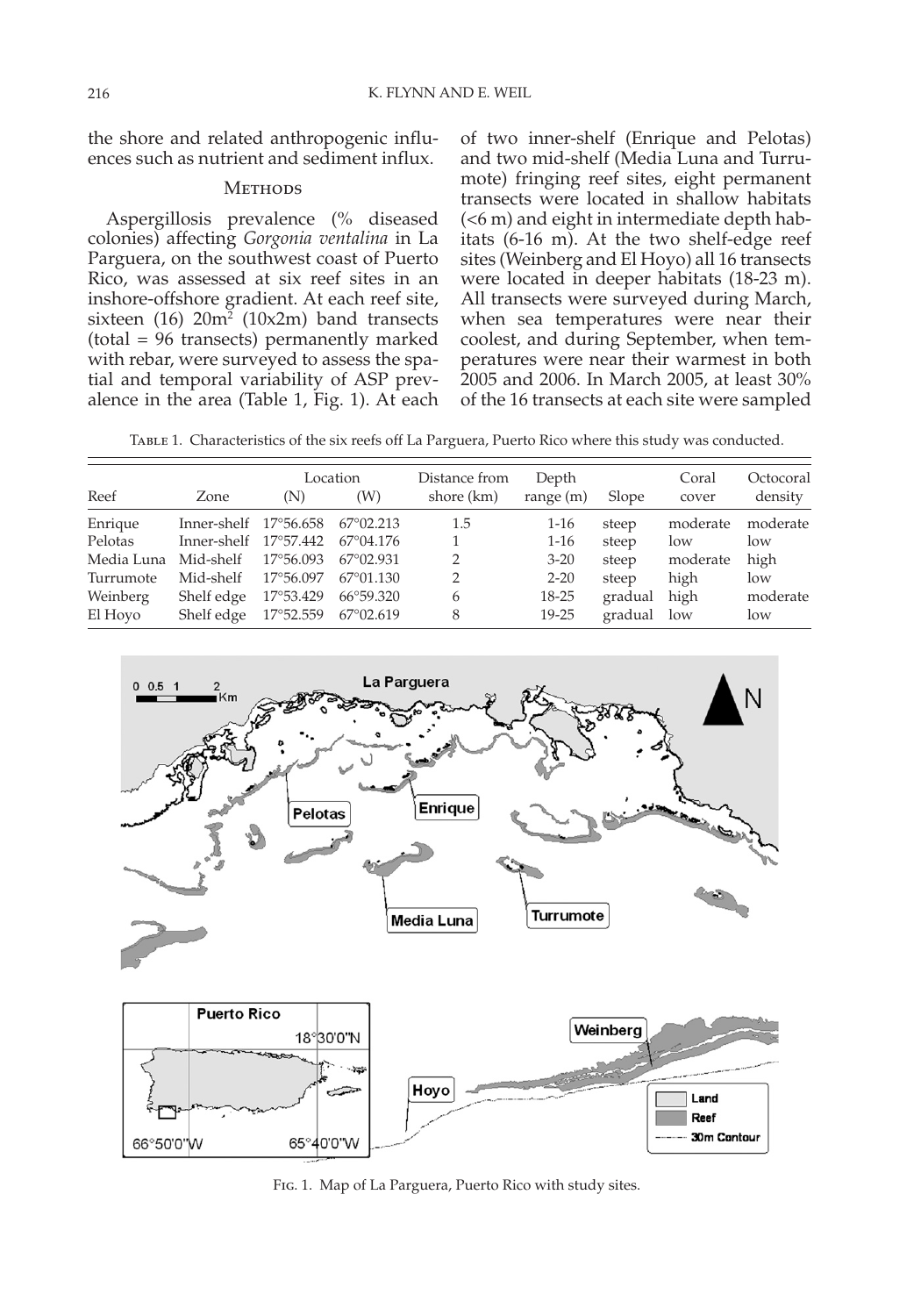Table 2. Average aspergillosis (ASP) prevalence values (percentage of sea fans with signs of disease ± standard deviations) for all levels of each factor (zone, reef, depth) for each sampling period. (Zones - March 2005: n<sub>(Inner</sub>=15,  $n_{\text{(Mid-shell)}} = 20$ ,  $n_{\text{(Shel-edge)}} = 19$ ; September 2005, March 2006, September 2006: n=32. Sites - March 2005: n  $\text{(Bintique)} = 7$ ,  $n_\mathrm{R}\llbracket \mathrm{Re}\log_{10}\llbracket \mathrm{Im}\log_{10}\llbracket \mathrm{Im}\log_{10}\llbracket \mathrm{Im}\log_{10}\llbracket \mathrm{Im}\log_{10}\llbracket \mathrm{Im}\log_{10}\llbracket \mathrm{Im}\log_{10}\llbracket \mathrm{Im}\log_{10}\llbracket \mathrm{Im}\log_{10}\llbracket \mathrm{Im}\log_{10}\llbracket \mathrm{Im}\log_{10}\llbracket \mathrm{Im}\log_{10}\llbracket \mathrm{Im}\log_{10}\llbracket \mathrm{Im}\log_{10}\llbracket \mathrm{Im}\log_{10}\llbracket \mathrm{Im}\log_{10}\llbracket \mathrm{$ Depth - March 2005: n<sub>(Shallow)</sub>=16, n<sub>(Intermediate, Deep)</sub>=19; September 2005, March 2006, September 2006: n=32. Total-<br>March 2005: n=54; September 2005, March 2006, September 2006: n=96.)

|        | Level        | Aspergillosis prevalence $(\%)$ |                 |                 |                 |  |  |  |
|--------|--------------|---------------------------------|-----------------|-----------------|-----------------|--|--|--|
| Factor |              | March 2005                      | September 2005  | March 2006      | September 2006  |  |  |  |
| Zone   | Inner        | $1.1 \pm 3.1$                   | $12.7 \pm 12.6$ | $10.8 \pm 22.2$ | $9.5 \pm 12.3$  |  |  |  |
|        | Mid-shelf    | $10.8 \pm 11.3$                 | $7.5 \pm 10.5$  | $16.3 \pm 15.9$ | $24.2 \pm 18.3$ |  |  |  |
|        | Shelf-edge   | $2.8 \pm 8.5$                   | $6.3 \pm 9.0$   | $3.2 \pm 6.2$   | $9.2 \pm 11.8$  |  |  |  |
| Site   | Enrique      | $2.4 \pm 4.3$                   | $17.0 \pm 13.5$ | $20.2 \pm 27.4$ | $15.8 \pm 14.0$ |  |  |  |
|        | Pelotas      | $0 \pm 0$                       | $7.9 \pm 9.7$   | $0 \pm 0$       | $2.3 + 2.9$     |  |  |  |
|        | Media Luna   | $6.7 \pm 7.7$                   | $6.9 \pm 7.8$   | $11.1 \pm 9.0$  | $20.3 \pm 15.0$ |  |  |  |
|        | Turrumote    | $14.1 \pm 13.0$                 | $8.2 \pm 12.8$  | $21.4 \pm 19.6$ | $28.0 \pm 20.9$ |  |  |  |
|        | Weinberg     | $0\pm 0$                        | $8.3 \pm 8.6$   | $6.4 \pm 7.6$   | $7.6 \pm 7.3$   |  |  |  |
|        | El Hoyo      | $3.8 \pm 9.8$                   | $4.2 \pm 9.1$   | $0 \pm 0$       | $10.9 \pm 15.1$ |  |  |  |
| Depth  | Shallow      | $3.8 \pm 8.8$                   | $12.5 \pm 12.7$ | $17.4 \pm 21.7$ | $23.1 \pm 16.7$ |  |  |  |
|        | Intermediate | $9.0 \pm 10.5$                  | $7.8 \pm 10.4$  | $10.1 \pm 16.2$ | $11.4 \pm 16.0$ |  |  |  |
|        | Deep         | $2.8 \pm 8.5$                   | $6.3 \pm 9.0$   | $3.2 \pm 6.2$   | $9.2 \pm 11.8$  |  |  |  |
| Total  |              | $5.1 \pm 9.5$                   | $8.7 \pm 11.0$  | $10.1 \pm 16.8$ | $14.4 \pm 16.0$ |  |  |  |

(see Table 2 caption). In the three remaining surveys, all 16 transects were surveyed at each site. During each survey, all *G. ventalina* colonies within each band transect were checked for disease signs and counted.

 Aspergillosis can be difficult to identify in the field as the presence of hyphae in the tissues can not be determined with the naked eye. For this study, ASP was identified by lesions (dead tissue) surrounded by hard, dark purple tissue, considered indicative of the disease in the field (Nagelkerken et al. 1997a, b; Kim and Harvell 2004). This purpling is a general response to stress which is also displayed by a colony affected by abrasion, predation or overgrowth. Any colony experiencing one of these processes (identified in the field during the surveys) was not considered diseased but was categorized separately and included with healthy colonies for statistical analyses.

 Differences in prevalence between sampling periods, overall and for reef zones, reef sites and depths, were statistically analyzed using Friedman Repeated-Measures ANOVAs. Signed rank tests were performed to test for differences between seasons within each year. Differences between reef zones, reef sites and depths within seasons were evaluated with Kruskal-Wallis ANOVAs. ANOVAs with significant results were followed with multiple comparisons tests.

### Results and Discussion

 Overall, the prevalence of ASP affecting *Gorgonia ventalina* at the sites studied was significantly higher in September 2006 than in March 2005 (X<sup>2</sup>=16.294, df=3, p<0.001) and there was high variability in disease prevalence in both space and time  $(0-28%)$  (Table 2, Fig. 2a). This high variability has been found in other surveys of ASP prevalence in Puerto Rico and around the Caribbean. Average ASP prevalence values for *G. ventalina* in individual reefs were similar to values from other surveys in Puerto Rico since the 1995 outbreak [Weil et al. 2002 (La Parguera, Puerto Rico, 4-22%, 1999); Toledo-Hernández et al. 2007 (Puerto Rico, 6-18%, 2002], but were lower than many values from around the Caribbean [Kim and Harvell 2004 (Florida Keys, 8-60%, 1997- 2003); Mullen et al. 2006 (Mexico, 5-75%, 2000-2001); Nugues and Nagelkerken 2006 (Curaçao, 10-80%, 1995, 2005); Cróquer and Weil 2009; Weil and Cróquer 2009].

 While causality is difficult to prove, there is evidence that high temperatures may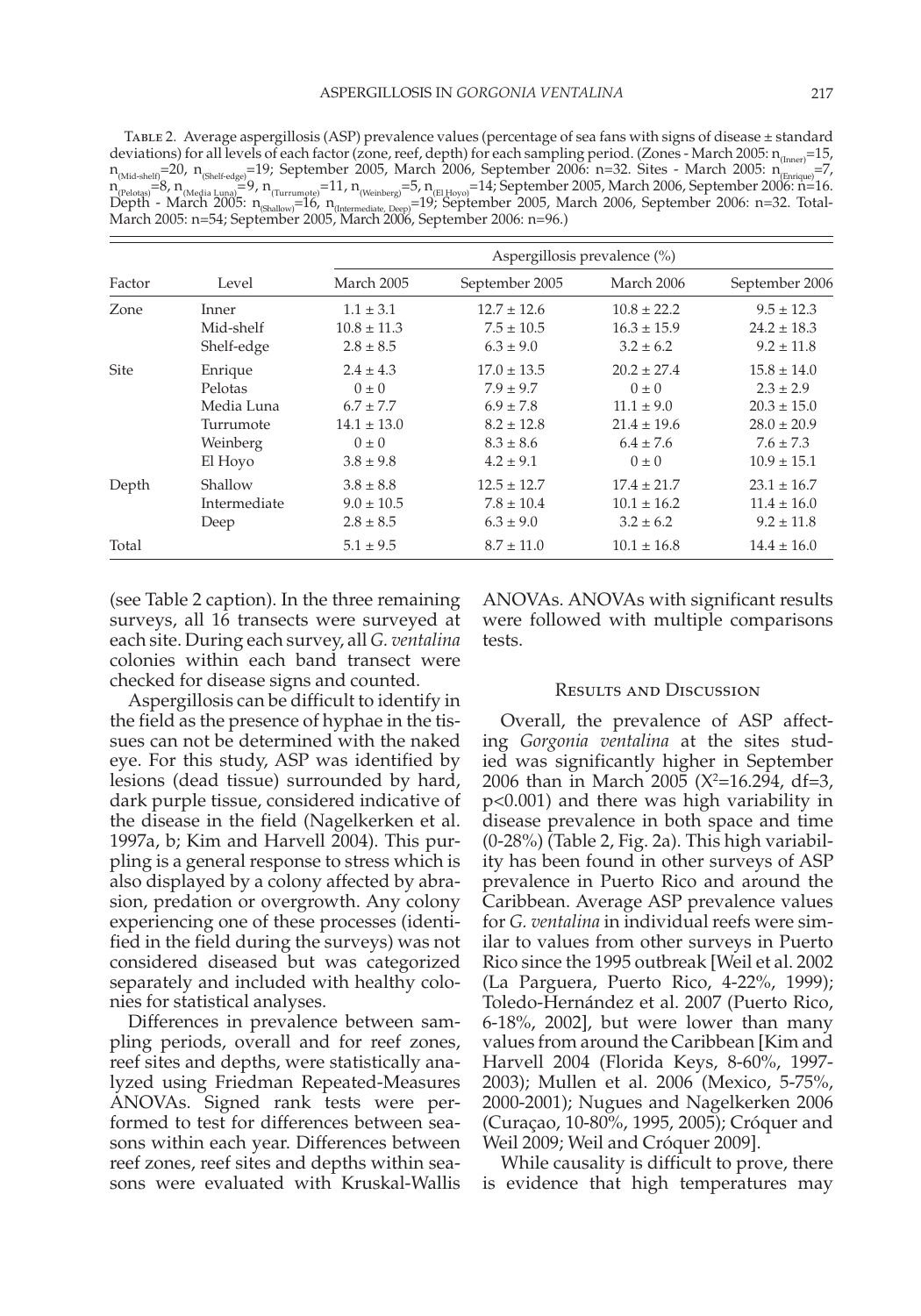

 Fig. 2. Grouped bar graphs of average ASP prevalence among *Gorgonia ventalina* colonies (A) at individual reef sites and overall (all reefs) and (B) in different depth ranges from March 2005 to September 2006. See Table 2 caption for n values. Error bars denote standard deviation of transects.

increase prevalence of diseases in general and coral diseases in particular (Harvell et al. 2002; 2007). Prevalence of white syndrome in the Pacific has been linked to high water temperatures (Bruno et al. 2007) and Caribbean yellow band disease prevalence and virulence co-varied significantly with water temperatures in La Parguera over long periods of time (Harvell et al. 2009, Weil unpub. data). Outbreaks of white plague and other syndromes have usually occurred during elevated water temperatures in the Caribbean (Weil 2004). Both the ASP epizootic in 1995 and an earlier epizootic of an unidentified disease affecting sea fans in the early 1980s coincided with rapid temperature increases (Kim and Harvell 2004) and higher temperatures have been reported to benefit the fungus over the host; the growth rate of *Aspergillus sydowii* increases with increasing temperature up to 30°C while the anti-fungal extracts produced by *Gorgonia ventalina* are less effective at such high temperatures (Alker et al. 2001).

 Higher disease prevalence was expected during September of each year due to seasonal temperature increases, and lower prevalence was expected in March of 2006. While prevalence values were higher in September of each year (Table 2, Fig. 2a), the difference in prevalence between March and September was only significant in 2006 (W=1022.000, p<0.001), possibly due to missing values in March 2005. There was no drop in prevalence between September 2005 and March 2006 probably related to the higherthan-normal sea surface water temperatures associated with the 2005 bleaching event. Above average temperatures beginning in the summer of 2005 and lasting through March-April of 2006 likely influenced the higher disease prevalence observed throughout 2006 compared to 2005.

 Aspergillosis prevalence varied across reef zones and reefs (Table 2, Fig. 2a). Sea fans at the mid-shelf reefs had significantly higher prevalence than inner and shelf-edge reefs in three of the four surveys  $(H_{(March 2005)} = 13.661, H_{(March 2006)} = 22.298,$  $H_{\text{(September 2006)}} = 14.941, df = 2, p < 0.001$  while in September 2005, colonies at inner shelf reefs had higher prevalence than those at shelf-edge reefs (H=7.090, df=2, p=0.029). This lower prevalence at the shelf-edge reefs was expected because they are exposed to open Caribbean waters and are farther from point-source coastal anthropogenic influences which may affect susceptibility of local sea fans or limit the input of the spores or hyphae which infect colonies. However, Pelotas, one of the innershelf reefs, also had low prevalence values, whereas prevalence at Enrique was more similar to values at the mid-shelf reefs. This may indicate that characteristics of individual reefs had more influence than reef position with respect to ASP prevalence. More reefs (higher replication) in each zone would have to be sampled to characterize definitive trends.

 In all sampling periods, disease prevalence at Turrumote was among the highest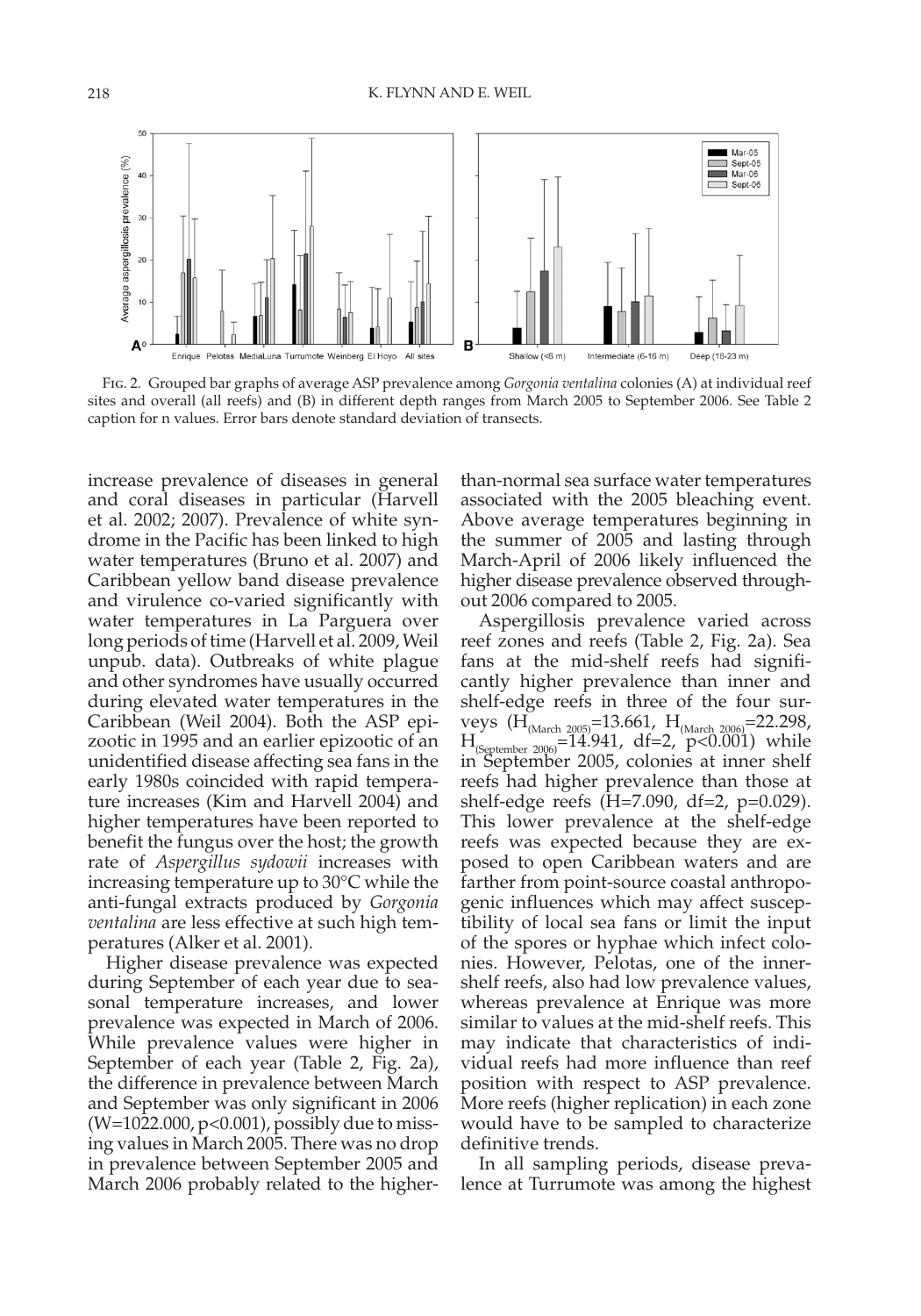of all reefs, peaking at  $28.0 \pm 20.9\%$  in the summer of 2006 (Fig. 2a). This reef has suffered greatly from white plague and yellow band disease in *Montastraea* spp., and from bleaching events (Weil et al. 2009). Distance from shore may have accounted for some of the differences in ASP prevalence between reefs, but there was not a consistent temporal pattern at all reef sites (Fig. 2a) indicating that there are variable factors affecting prevalence. This spatial and temporal patchiness has been found in other ASP surveys (Kim and Harvell 2004; Nugues and Nagelkerken 2006; Mullen et al. 2006).

 Significant differences in disease prevalence over time were found only in colonies located in shallow (<6 m) habitats  $(X^2=12.162, df=3, p=0.002)$  (Fig. 2b). During both March (df=2, p<0.01) and September  $(df=2, p=0.01)$  of 2006, ASP prevalence was significantly higher in shallow transects (<6 m) than in intermediate transects (6-16 m) of inner and mid-shelf reefs and deeper (18-23 m) transects at the shelf edge (Fig. 2b), contradicting earlier surveys which found that ASP prevalence increased with depth up to 12 meters (Nagelkerken et al. 1997b) or peaked at intermediate depths between 9 - 13.5 m (Mullen et al. 2006). Part of this discrepancy could be due to factors influencing disease prevalence that vary with depth, including host densities, temperature, light quantity and quality, water motion, nutrient influx and turbidity. These factors may affect the dynamics of ASP, but may not be consistent over time and in different areas. Increased water motion may decrease the chance of ASP infection in shallow reef sites (Nagelkerken et al. 1997b); however, these areas may also be warmer and influenced by increased nutrients and more turbid water, which may be more important with respect to disease prevalence.

 The overall increasing trend in ASP prevalence throughout this study, particularly in shallow areas of inner and mid-shelf reef sites, suggests that temperature may have been an important large-scale (regional) factor affecting ASP prevalence. Warm water temperatures could also act synergistically with smaller-scale factors, such as nutrient levels and water motion, which vary with depth and distance from shore and may affect disease prevalence.

 *Acknowledgements.* — We would like to thank A. Cróquer and P. Yoshioka for their statistical advice, M. Scharer for preparing the map of La Parguera, and an anonymous reviewer for valuable comments and suggestions that helped improve the manuscript. Funding was provided through a National Oceanographic and Atmospheric Administration Coastal Ocean Programs grant under award #NA17OP2919 to the University of Puerto Rico, Mayagüez and by the GEF-World Bank CRTR program to E. Weil. The Department of Marine Sciences at UPRM provided partial funding and logistical support.

#### **REFERENCES**

- Alker, A. P., G. W. Smith, and K. Kim. 2001. Characterization of *Aspergillus sydowii* (Thom et Church) [sic], a fungal pathogen of Caribbean sea fan corals. *Hydrobiologia* 460:105-111.
- Bruno, J. F., E. R. Selig, K. S. Casey, C. A. Page, B. L. Willis, C. D. Harvell, H. Sweatman, and A. M. Melendy. 2007. Thermal stress and coral cover as drivers of coral disease outbreaks. *PLoS Biol* 5:1220-1227.
- Cróquer, A., and E. Weil. 2009. Local and geographic variability in distribution and prevalence of coral and octocoral diseases in the Caribbean II: Generalevel analysis. *Dis Aquat Org* 83:209-223.
- Geiser, D. M., J. W. Taylor, K. B. Ritchie, and G. W. Smith. 1998. Cause of sea fan death in the West Indies. *Nature* 394:137-138.
- Harvell, C. D., C. E. Mitchell, J. R. Ward, S. Altizer, A. P. Dobson, R. S. Ostfeld, and M. D. Samuel. 2002. Climate warming and disease risks for terrestrial and marine biota. *Science* 296:2158-2162.
- Harvell, C. D., S. Markel, E. Jordan-Dahlgren, L. Raimundo, E. Rosenberg, G. W. Smith, B. Willis, and E. Weil. 2007. Coral disease, environmental drivers and the balance between coral and microbial associates *. Oceanography* 20(1):36-59.
- Harvell, C. D., S. Altizer, I. M. Cattadori, L. Harrington, and E. Weil. 2009. Climate change and wildlife diseases: When Does the Host Matter the Most? *Ecology* 90(4):912-920.
- Kim, K., and C. D. Harvell. 2004. The rise and fall of a six-year coral-fungal Epizootic. *Am Nat* 164:S52-S63.
- Mullen, K. M., C. D. Harvell, A. P. Alker, D. Dube, E. Jordan-Dahlgren, J. R. Ward, and L. E. Petes. 2006. Host range and resistance to aspergillosis in three sea fan species from the Yucatan. *Mar Biol* 149: 1355-1364.